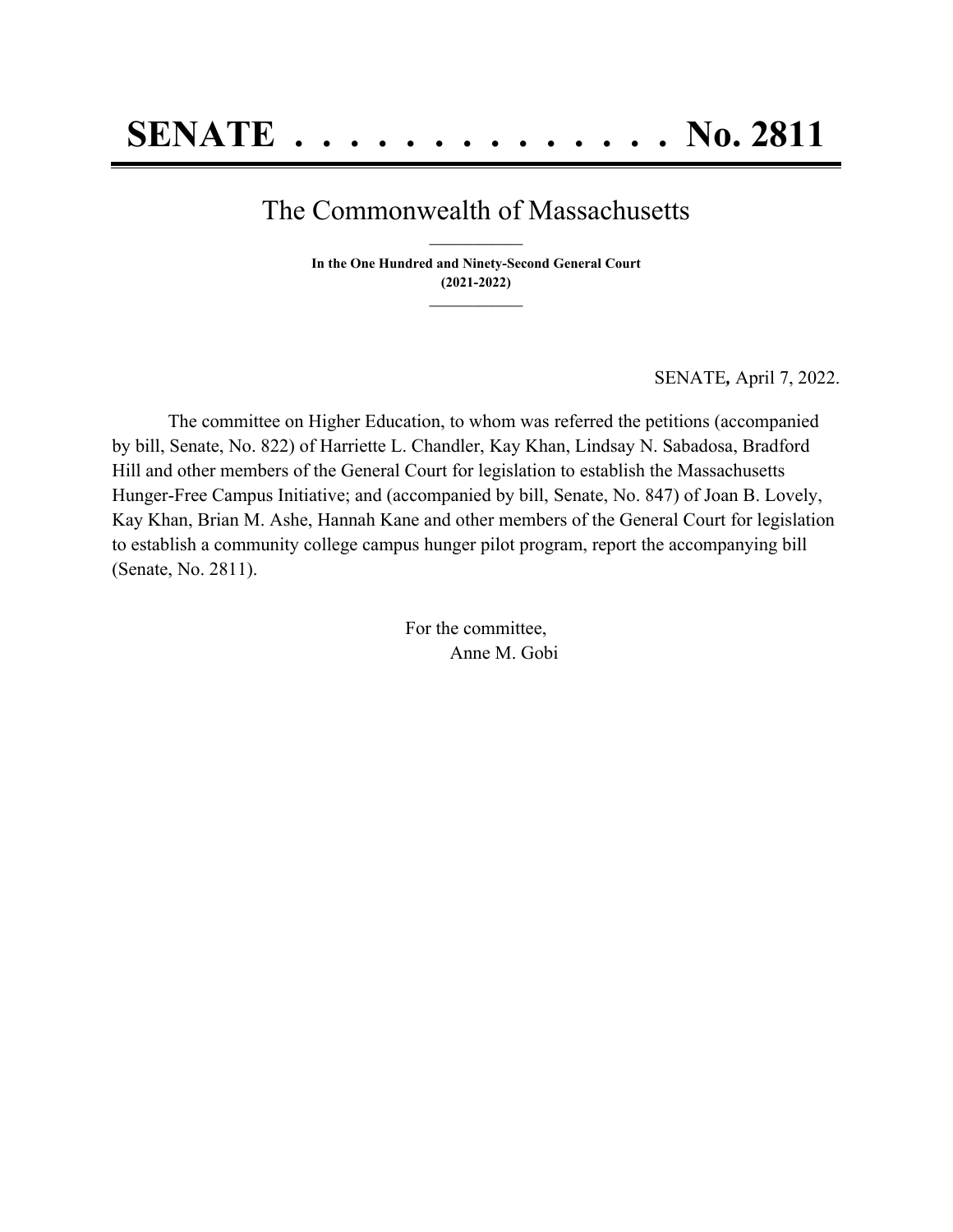FILED ON: 4/4/2022

## The Commonwealth of Massachusetts

**In the One Hundred and Ninety-Second General Court (2021-2022) \_\_\_\_\_\_\_\_\_\_\_\_\_\_\_**

**\_\_\_\_\_\_\_\_\_\_\_\_\_\_\_**

An Act establishing the Massachusetts Hunger-Free Campus Initiative.

Be it enacted by the Senate and House of Representatives in General Court assembled, and by the authority *of the same, as follows:*

| SECTION 1. Chapter 15A of the General Laws is hereby amended by adding the |
|----------------------------------------------------------------------------|
| 2 following after Section 45:                                              |

3 Section 46: Hunger-Free Campus Program

 (a). There shall be a grant program to be managed by the department to be known as the Massachusetts Hunger-Free Campus Grant Program, herein the program, for the purpose of providing grants to the state's public higher education institutions to address student food insecurity and hunger.

 Using funding allocated under the grant program, the department is authorized to hire a director of the program who shall report to the commissioner. The director, in consultation with the commissioner shall develop guidelines and procedures governing the grant making process and the program. In developing the program, the department shall use existing data pertaining to student hunger and, in its discretion may conduct any additional surveys the department deems necessary to understand existing gaps in addressing student food insecurity and hunger on public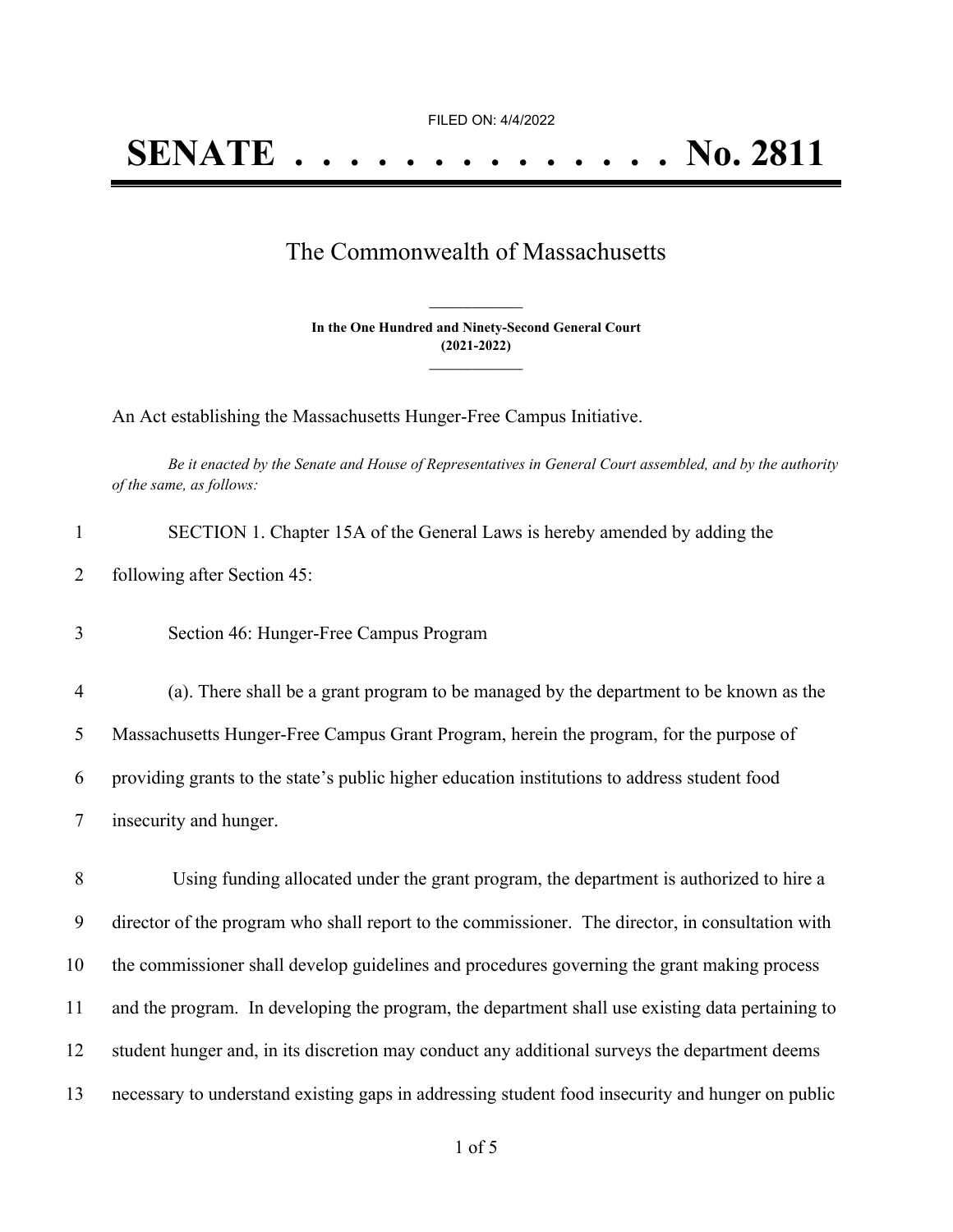higher education campuses across the commonwealth. The department may use funding allocated under the grant program for any additional surveys it undertakes.

 The guidelines and procedures that govern the program shall specify any requirements applicable to public higher education institutions in order to apply and qualify for grants under the program, including without limitation (i) whether the institution has designated campus staff to interface with the department; (ii) the existence and extent of any campus-level hunger awareness programs, including notification to eligible students of their rights to participate in government-sponsored food assistance programs such as Supplemental Nutrition Assistance Program (SNAP) benefits, Special Supplemental Nutrition Program for Women, Infants, and Children (WIC) benefits, and other federal and state nutrition benefits available to said student or dependents; (iii) whether the institution has established any requirements for on-campus meal vendors to accept Electronic Benefits Transfer (EBT) under the Supplemental Nutrition Assistance Program (SNAP); (iv) the existence of, or the development of, a student meal credit sharing program in which students can utilize either unused or donated meal credits from other students; (v) income-based standards by which grant levels are determined according to the student population at each participating campus; and (vi) any other pertinent criteria as developed by the department. These grants are available only to public higher education campuses as determined by the department in accordance with this chapter.

 Using funding allocated under the program, the department shall develop and deliver technical assistance to assist the public institutions of higher education to meet the requirements set forth in the guidelines and procedures developed above. Technical assistance may include without limitation (A) resource and materials development, (B) consultation, (C) training, and

of 5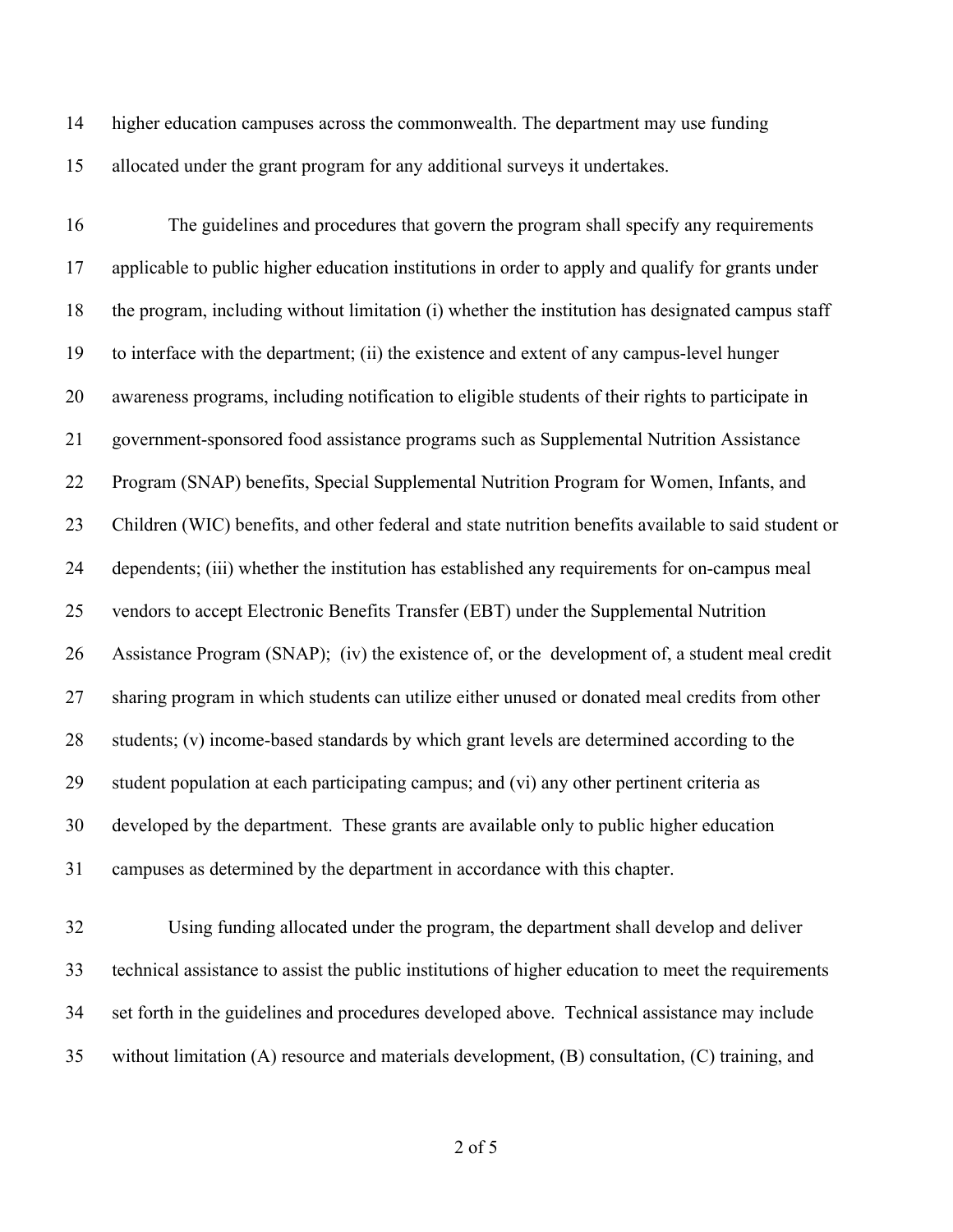(D) guidance on maximizing the commonwealth's participation in existing programs at the federal, state, and local levels to mitigate food insecurity among students.

 (b) Subject to appropriation, the department shall award grants to institutions that have met the guidelines and procedures established by the department. Upon recommendation by the director of the program, the commissioner, or a designee, shall determine the amount of each grant which shall be used by the institution to address food insecurity among its students in accordance with the program.

 The department shall also establish reporting guidelines for public higher education institution that are the recipients of grants that include, without limitation, a detailed description pertaining to the uses of such grants and the outcomes and results from such grants.

 (c) The department shall submit an annual report by July 1 on the Hunger-Free Campus Grant Program for the preceding fiscal year to the governor and the chairs of the Joint Committee on Higher Education.

 The report shall include a comprehensive assessment of the program for the applicable year, including without limitation: (i) identifying the institutions participating in the program; (ii) describing the activities that have occurred on participating campuses in response to hunger and food insecurity in students; (iii) the level of student engagement in activities; and (iv) the outcomes resulting from activities.

 The report shall also provide information on hunger-free campus grantmaking, including: (A) the number and amounts of the grant awards, (B) the recipients of such awards; (C) the activities supported by awards; (D) the impact of the program in reducing the number of students experiencing food insecurity; and (E) recommendations on any changes to the program.

of 5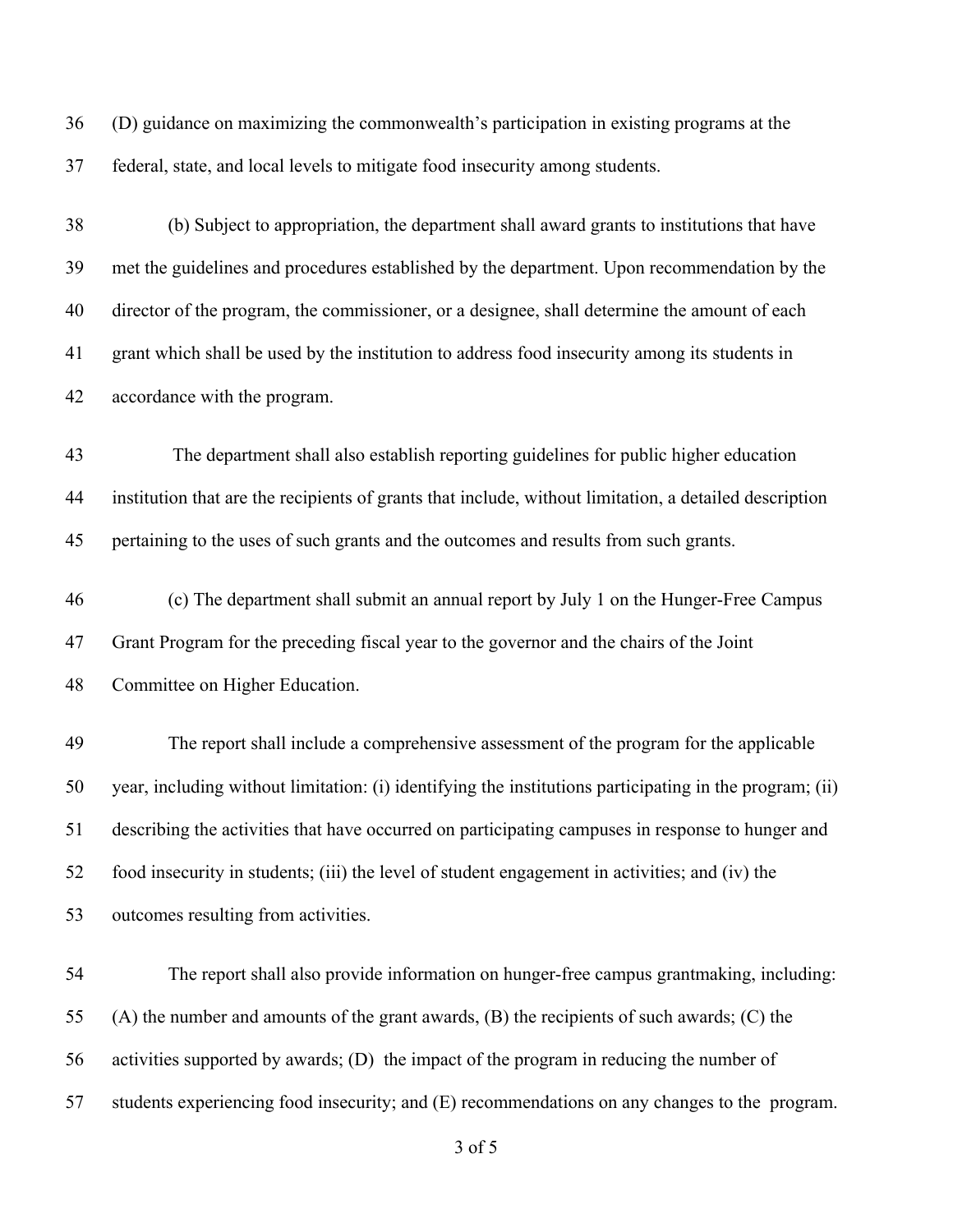SECTION 2. Chapter 29 of the General Law is hereby amended by inserting after section 2OOOOO the following new section:-

 Section 2PPPPP. (a) There shall be established and set up on the books of the commonwealth a separate fund to be known as the Massachusetts Hunger-Free Campus Grant Trust Fund, herein the fund. The fund shall be administered by the commissioner of the department of higher education. The fund shall be credited with: (i) revenue from appropriations or other money authorized by the general court and specifically designated to be credited to the fund; (ii) interest earned on such revenues; and (iii) funds from public and private sources such as gifts, grants and donations. Amounts credited to the fund shall not be subject to further appropriation and any money remaining in the fund at the end of a fiscal year shall not revert to the General Fund.

 (b) Amounts credited to the fund shall be used to fund grants made pursuant to the program, and for the cost of administration of such program by the department of higher education.

 (c) Amounts received from private sources shall be approved by the commissioner of higher education and subject to review before being deposited in the fund to ensure that pledged funds are not accompanied by conditions, explicit or implicit, on the implementation of the Massachusetts Hunger-free College Grant Program that may be detrimental to the program. The review shall be made publicly available.

 (d) Annually, not later than October 1, the commissioner shall report to the clerks of the house of representatives and senate, the joint committee on higher education, and the house and senate committees on ways and means on the fund's activity. The report shall include, but not be

of 5